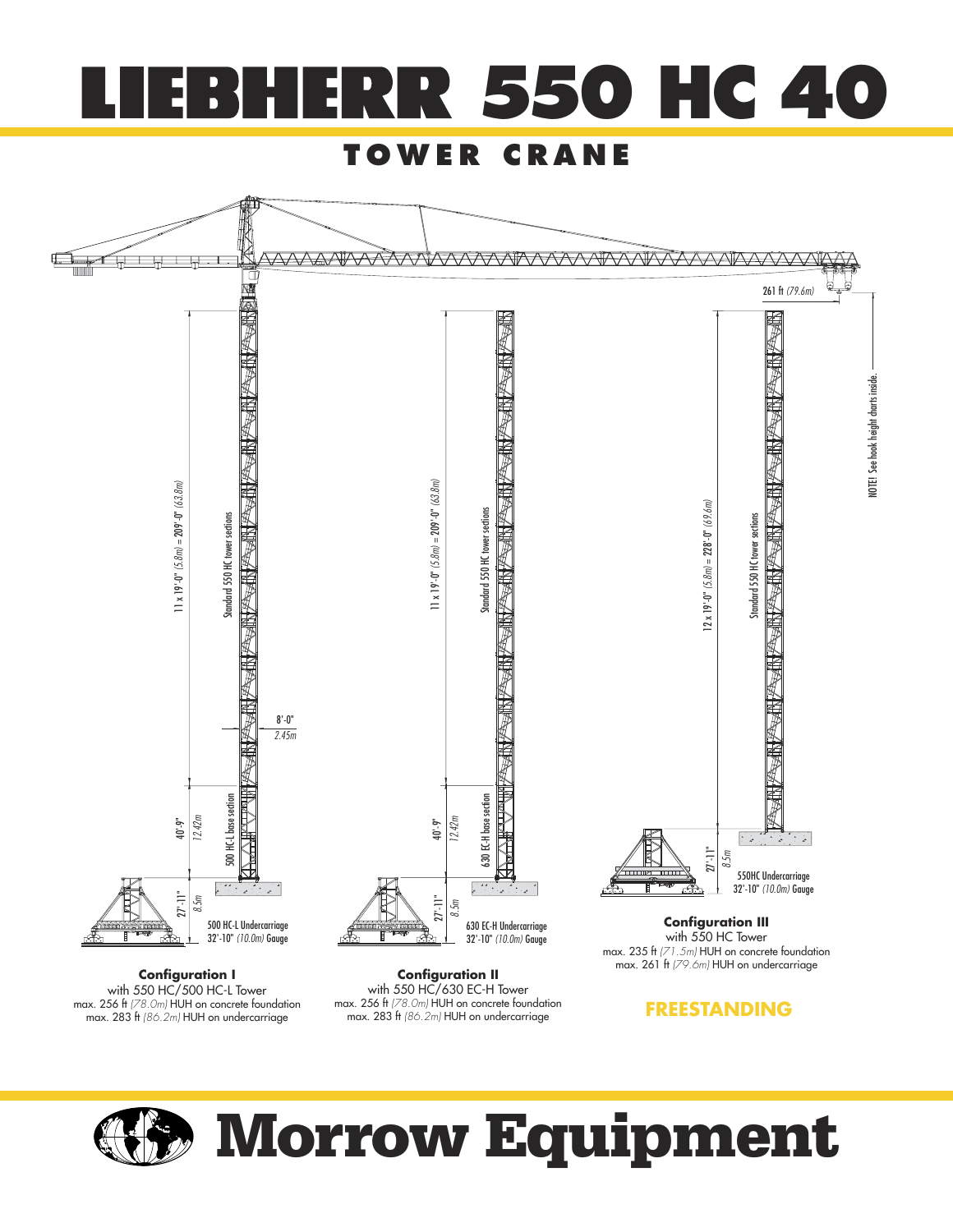# **Configurations LIEBHERR 550 HC 40**



#### **Hook Heights**

| No. of          | Tower         |       | <b>Hook Height</b>  | Hook Height |                   | No. of           | Tower             |       | <b>Hook Height</b>  | <b>Hook Height</b> |                   | No. of    | Tower         |       | Hook Height         |       | <b>Hook Height</b> |  |
|-----------------|---------------|-------|---------------------|-------------|-------------------|------------------|-------------------|-------|---------------------|--------------------|-------------------|-----------|---------------|-------|---------------------|-------|--------------------|--|
| Tower           | Confiauration |       | Concrete Foundation |             | 10m Undercarriage | Tower            | Configuration     |       | Concrete Foundation |                    | 10m Undercarriage | Tower     | Configuration |       | Concrete Foundation |       | 10m Undercarriage  |  |
| <b>Sections</b> |               | ft    | m                   | Ħ           | m                 | <b>Sectionsl</b> |                   |       | m                   | ft                 | m                 | Sectionsl | Ш             | ft    | m                   | Ħ     | m                  |  |
| 0               | 500HCL BTS    | 46.6  | 14.2                | 73.6        | 22.4              |                  | <b>630ECH BTS</b> | 46.6  | 14.2                | 73.6               | 22.4              |           | 550HC STS     | 25.3  | 7.7                 | 51.8  | 15.8               |  |
|                 | 550HC STS     | 65.6  | 20.0                | 92.6        | 28.2              |                  | 550HC STS         | 65.6  | 20.0                | 92.6               | 28.2              |           | 550HC STS     | 44.4  | 13.5                | 70.9  | 21.6               |  |
| ŋ               | 550HC STS     | 84.6  | 25.8                | 111.6       | 34.0              |                  | 550HC STS         | 84.6  | 25.8                | 111.6              | 34.0              | 3         | 550HC STS     | 63.4  | 19.3                | 89.9  | 27.4               |  |
| 3               | 550HC STS     | 103.7 | 31.6                | 130.6       | 39.8              | 3                | 550HC STS         | 103.7 | 31.6                | 130.6              | 39.8              | 4         | 550HC STS     | 82.4  | 25.1                | 108.9 | 33.2               |  |
| 4               | 550HC STS     | 122.7 | 37.4                | 149.7       | 45.6              |                  | 550HC STS         | 122.7 | 37.4                | 149.7              | 45.6              | ጎ         | 550HC STS     | 101.5 | 30.9                | 128.0 | 39.0               |  |
| 5               | 550HC STS     | 141.7 | 43.2                | 168.7       | 51.4              |                  | 550HC STS         | 141.7 | 43.2                | 168.7              | 51.4              | h         | 550HC STS     | 120.5 | 36.7                | 147.0 | 44.8               |  |
| 6               | 550HC STS     | 160.8 | 49.0                | 187.7       | 57.2              | h.               | 550HC STS         | 160.8 | 49.0                | 187.7              | 57.2              |           | 550HC STS     | 139.5 | 42.5                | 166.0 | 50.6               |  |
|                 | 550HC STS     | 179.8 | 54.8                | 206.8       | 63.0              |                  | 550HC STS         | 179.8 | 54.8                | 206.8              | 63.0              | 8         | 550HC STS     | 158.5 | 48.3                | 185.0 | 56.4               |  |
| 8               | 550HC STS     | 198.8 | 60.6                | 225.8       | 68.8              | 8                | 550HC STS         | 198.8 | 60.6                | 225.8              | 68.8              | 9         | 550HC STS     | 177.6 | 54.1                | 204.1 | 62.2               |  |
| Q               | 550HC STS     | 217.8 | 66.4                | 244.8       | 74.6              | Q                | 550HC STS         | 217.8 | 66.4                | 244.8              | 74.6              | 10        | 550HC STS     | 196.6 | 59.9                | 223.1 | 68.0               |  |
| 10              | 550HC STS     | 236.9 | 72.2                | 263.8       | 80.4              | 10               | 550HC STS         | 236.9 | 72.2                | 263.8              | 80.4              |           | 550HC STS     | 215.6 | 65.7                | 242.1 | 73.8               |  |
| 11 1            | 550HC STS     | 255.9 | 78.0                | 282.9       | 86.2              |                  | 550HC STS         | 255.9 | 78.0                | 282.9              | 86.2              | $12 -$    | 550HC STS     | 234.7 | 71.5                | 261.2 | 79.6               |  |

<sup>1</sup> Lower top climbing unit to base prior to operating crane at maximum hook height.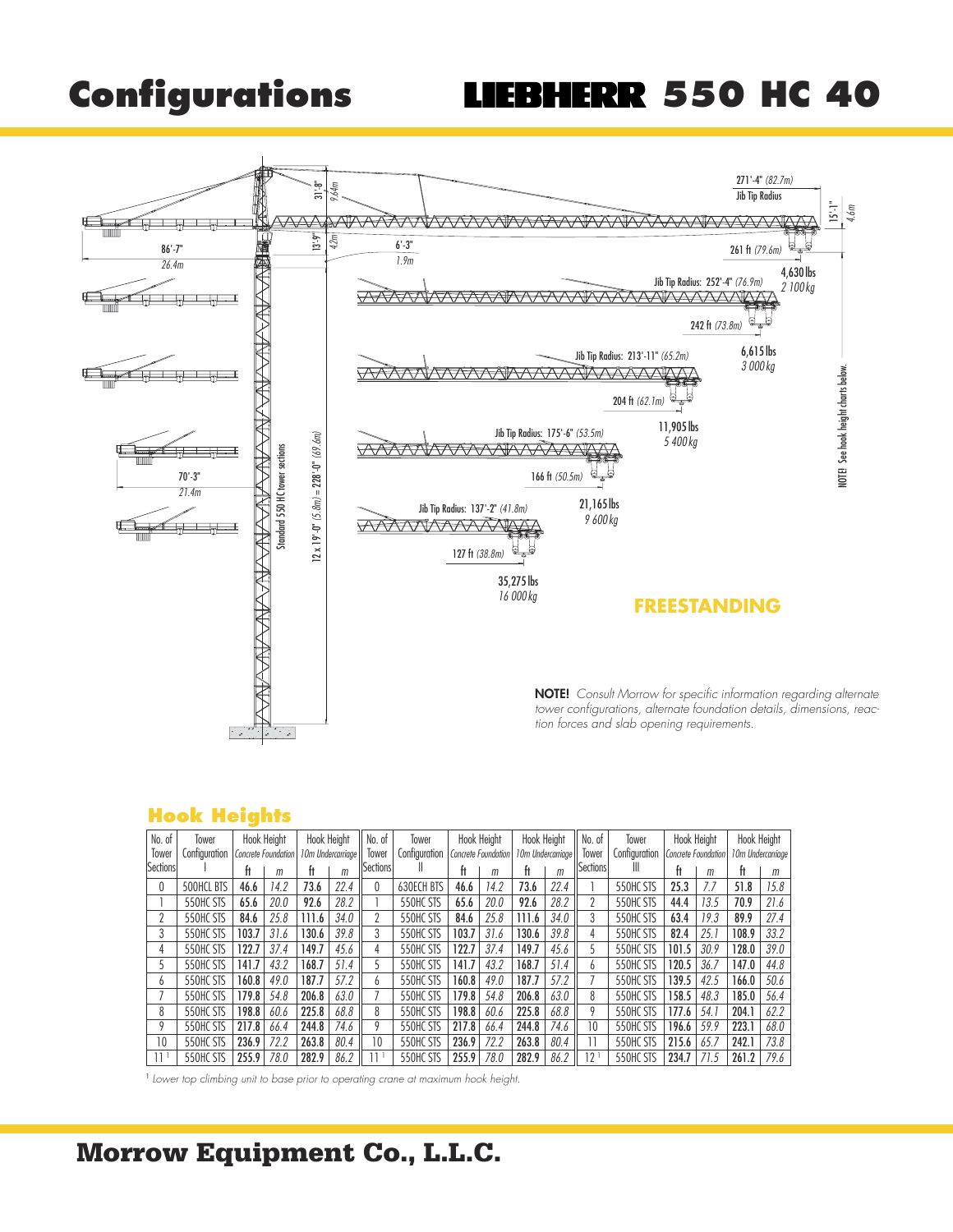# **Configurations LIEBHERR 550 HC 40**

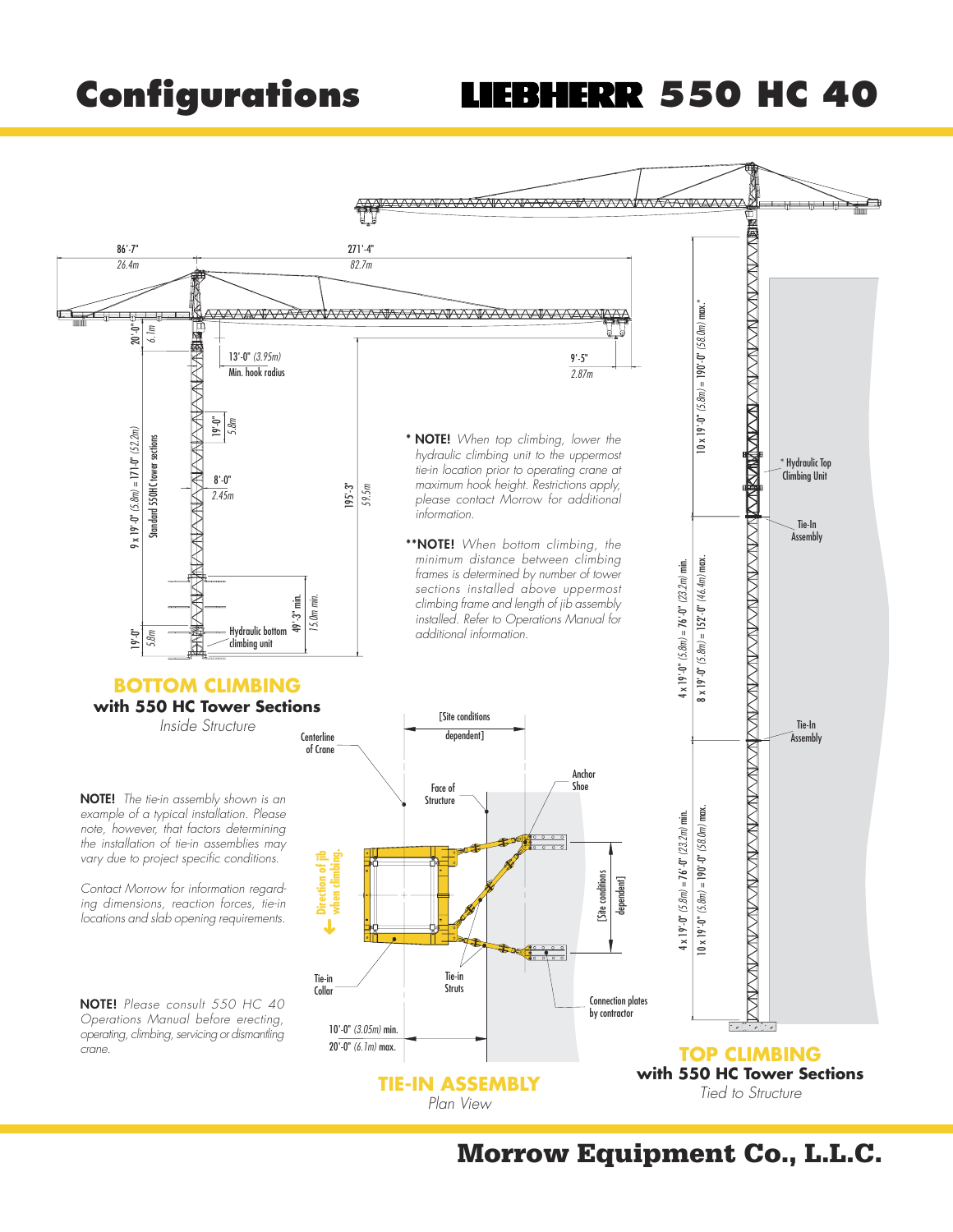### **LIEBHERR Tower Crane Model 550 HC 40**

#### **4-Part Line**

| Hook<br><b>Radius</b>       | Maximum<br>Capacity — Radius                 | ft<br>m | 10<br>3.2   | 26<br>8.0 | 39<br>12.0 | 52<br>16.0 | 66<br>20.0 | 79<br>24.0 | 85<br>26.0 | 98<br>30.0                                                                                                                                                                                                                   | 112<br>34.0 | 127<br>38.8 | 144<br>44.0 | 166<br>50.5 | 184<br>56.0 | 204<br>62.1                                                                                                  | 223<br>68.0    | 242<br>73.8           | 261<br>79.6   |
|-----------------------------|----------------------------------------------|---------|-------------|-----------|------------|------------|------------|------------|------------|------------------------------------------------------------------------------------------------------------------------------------------------------------------------------------------------------------------------------|-------------|-------------|-------------|-------------|-------------|--------------------------------------------------------------------------------------------------------------|----------------|-----------------------|---------------|
| $261$ ft<br>79.6m           | $88,185$ lbs $-33$ ft<br>40 000 kg – 10.2m   |         |             |           |            |            |            |            |            | lbs   88,185   88,185   72,815   51,720   39,395   31,325   28,440   23,830   20,715   16,975   14,155   11,440   9,610  <br>kg   40 000   40 000   33 030   23 460   17 870   14 210   12 900   10 810   9 395              |             | 7 700       | 6 420       | 5 1 9 0     | 4360        | 7,980<br>3620                                                                                                | 6.660<br>3020  | 5,565<br>2525         | 4,630<br>2100 |
| 242 ft<br>73.8 <sub>m</sub> | $88,185$ lbs $-36$ ft<br>40 000 kg – 11.0m   |         |             |           |            |            |            |            |            | lbs 88,185 88,185 79,255 56,480 43,165 34,435 31,325 26,365 22,990 18,935 15,895 12,960 11,000 9,215<br>kg   40 000   40 000   35 950   25 620   19 580   15 620   14 210   11 960   10 430   8 590   7 210                  |             |             |             | 5 880       | 4 990       | 4 180                                                                                                        | 7.805<br>3 540 | 6.615<br><i>3 000</i> |               |
| 204 ft<br>62.1m             | $88,185$ lbs $-41$ ft<br>40 000 kg – 12.6m   |         |             |           |            |            |            |            |            | kg   40 000   40 000   40 000   30 290   23 280   18 690   17 040   14 430   12 650   10 510   8 920                                                                                                                         |             |             |             | 7 370       | 6340        | bs 88,185 88,185 88,185 66,775 51,325 41,205 37,565 31,810 27,885 23,170 19,665 16,245 13,975 11,905<br>5400 |                |                       |               |
| $166$ ft<br>50.5m           | $88,185$ lbs $-50$ ft<br>40 000 kg – 15.0m   |         | ka   40 000 |           |            |            |            |            |            | bs   88,185   88,185   88,185   82,140   63,490   51,280   46,890   39,945   35,205   29,520   25,330   21,165  <br>  40 000   40 000   37 260   28 800   23 260   21 270   18 120   15 970   13 390   11 490   <b>9 600</b> |             |             |             |             |             |                                                                                                              |                |                       |               |
| 127 <sub>ft</sub><br>38.8m  | $88,185$ lbs $-56$ ft<br>40 000 $kg - 17.2m$ |         |             |           |            |            |            |            |            | lbs   88,185   88,185   88,185   88,185   74,490   60,385   55,315   47,290   41,830   35,275  <br>kg   40 000   40 000   40 000   40 000   33 790   27 390   25 090   21 450   18 975   16 000                              |             |             |             |             |             |                                                                                                              |                |                       |               |



**Morrow Equipment Co., L.L.C.**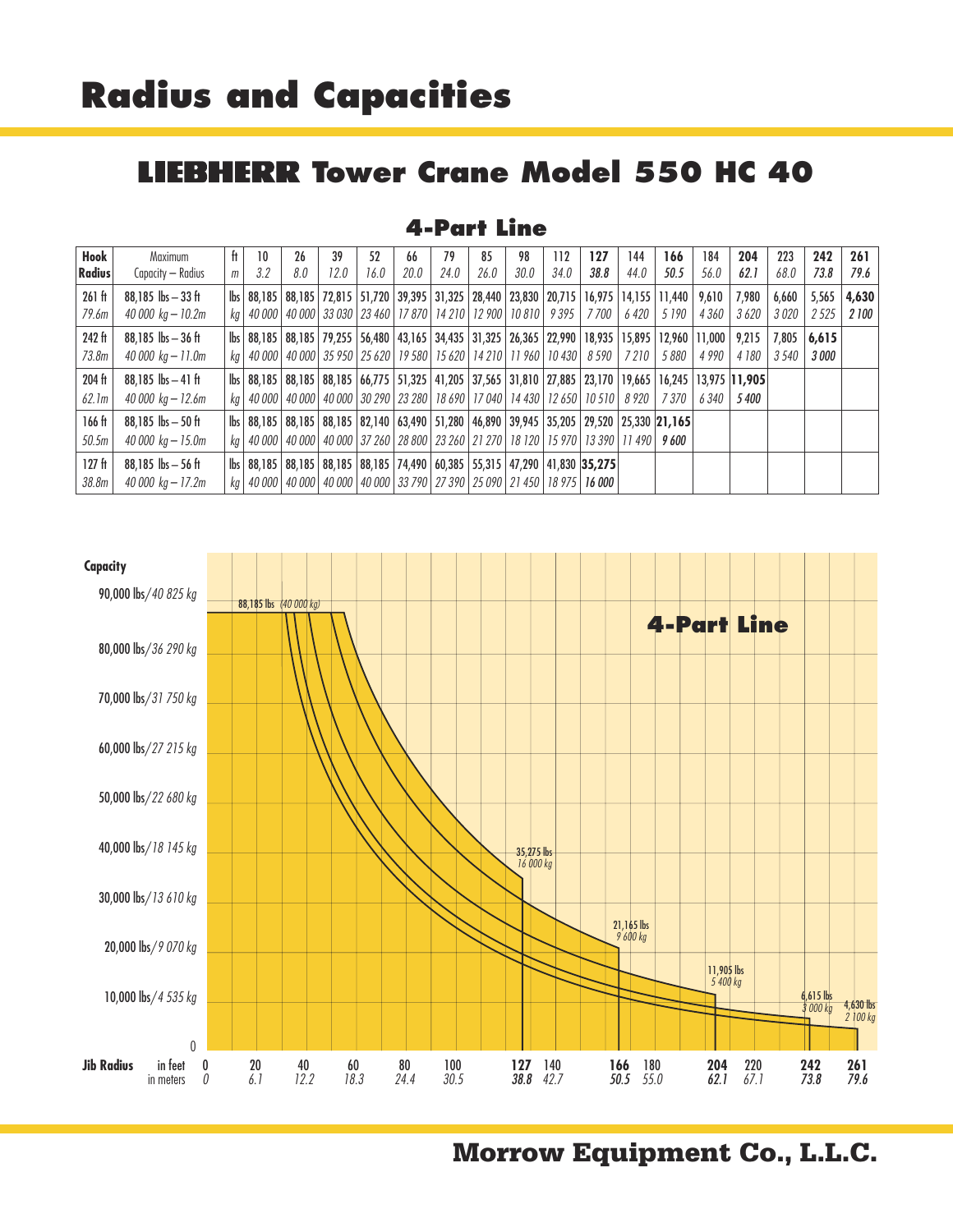# **Foundations/Drive information**

#### **Tower Crane Model 550 HC 40**

### **Foundation Details**



on Concrete Slab

**with 500 HC-L or 630 EC-H Base Section** on Concrete Slab

 $\hat{\mathcal{C}}$  $3.10$ 

7'-3" 2.2m

Reinforcing steel each way

> Reinforcing steel each way

## **Hoist Speed and Capacity**

Morrow offers the **LIEBHERR** 550 HC with a variety of alternative hoist units. For specific information regarding line speeds and lifting capacities, please contact a Morrow representative.

#### **Motor Information**

| <b>Drive Unit</b>          | Horsepower         | <b>Kilowatts</b>   | <b>Speed</b> |                                                           |  |  |  |
|----------------------------|--------------------|--------------------|--------------|-----------------------------------------------------------|--|--|--|
| Trolley (2 part line)      | $7.4$ hp           | $5.5$ kW           |              | 25 - 50 - 164 - 328 fpm $\vert$ 7.5 - 15 - 50 - 100 m/min |  |  |  |
| Swing (fluid coupling)     | $2 \times 14.2$ hp | $2 \times 10.6$ kW |              | $0.6$ rpm                                                 |  |  |  |
| Traveling (fluid coupling) | $4 \times 10$ hp   | $4 \times 7.5$ kW  | $82$ fom     | 25.0 m/min                                                |  |  |  |

#### **Power Requirements**

480 Volts — 3-phase — 60-cycle — 225 Amperes service with 108 hp (80 kW) 4-speed hoist unit 300 Amperes service with 147 hp (110 kW) 4-speed hoist units

Specifications subject to change without notice. For other configurations and specifications, contact Morrow Equipment.

### **Morrow Equipment Co., L.L.C.**